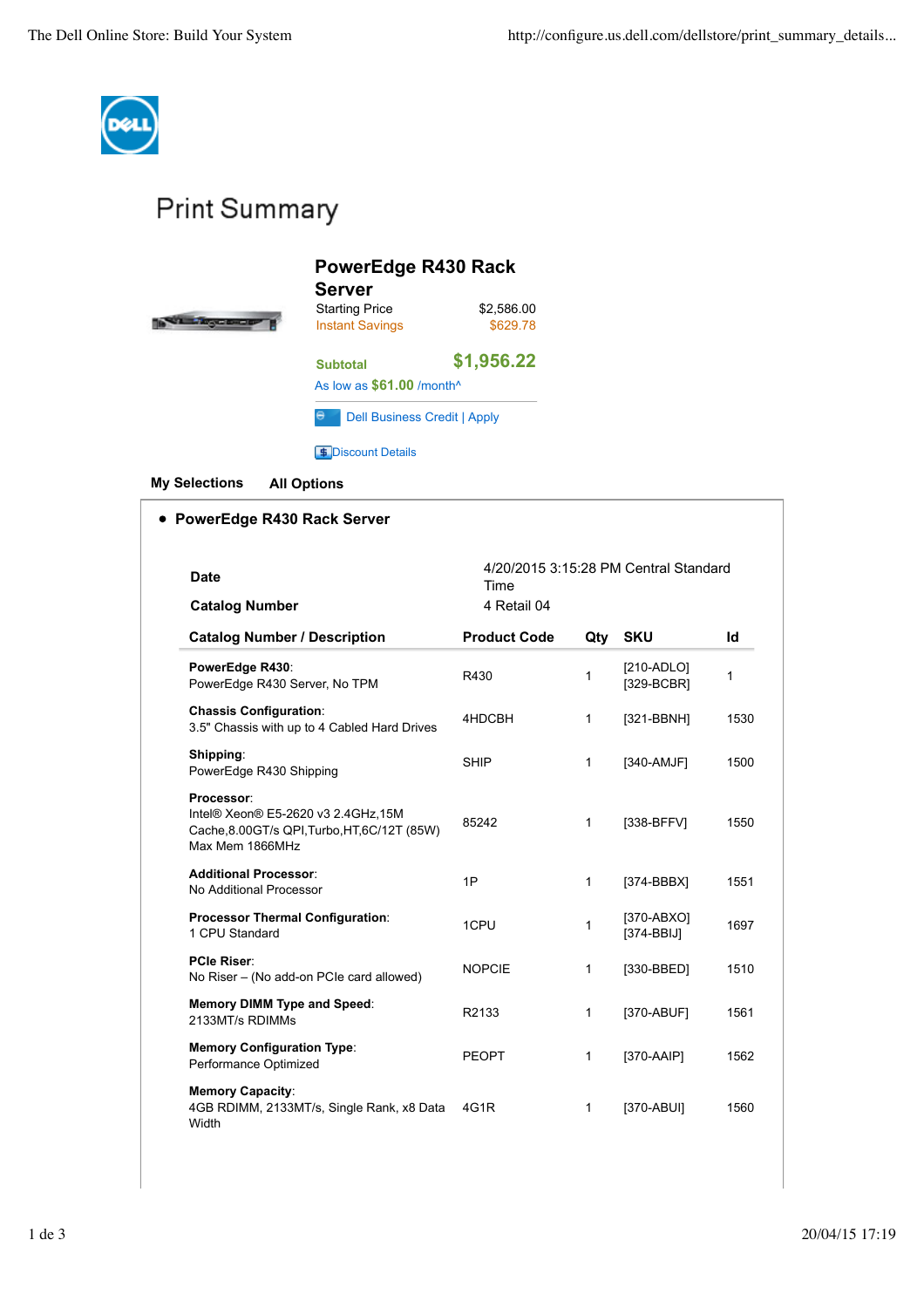| <b>RAID Configuration:</b><br>No RAID for H330/H730/H730P (1-4 HDDs) with NRHC<br><b>Cabled Chassis</b>          |              | 1            | [780-BBQF]                                       | 1540  |
|------------------------------------------------------------------------------------------------------------------|--------------|--------------|--------------------------------------------------|-------|
| <b>RAID Controller:</b><br>PERC H330 RAID Controller                                                             | H330         | 1            | [405-AAEF]                                       | 1541  |
| <b>Hard Drives:</b><br>1TB 7.2K RPM SATA 6Gbps 3.5in Cabled Hard<br>Drive                                        | 1TB6CB       | 1            | [400-AFXX]                                       | 1570  |
| <b>Additional Network Cards:</b><br>Intel Ethernet I350 DP 1Gb Server Adapter                                    | 1350DP       | 1            | [540-BBDH]                                       | 1514  |
| <b>Additional Network Cards:</b><br>On-Board Broadcom 5720 Quad Port 1Gb LOM                                     | OBNICQ       | 1            | $[542-BBCO]$                                     | 1514  |
| <b>Embedded Systems Management:</b><br>iDRAC8, Basic                                                             | 18BAS        | 1            | $[385-BBIJ]$                                     | 1520  |
| <b>Internal Optical Drive:</b><br>No Internal Optical Drive for 4 HD Chassis                                     | NODVD1       | 1            | [429-AABH]                                       | 1600  |
| Bezel:<br>No Bezel                                                                                               | NOBEZL       | 1            | [350-BBBW]                                       | 1532  |
| Rack Rails:<br>No Rack Rails or Cable Management Arm                                                             | NORAIL       | 1            | [770-BBHJ]                                       | 1610  |
| <b>Power Management BIOS Settings:</b><br>Power Saving Dell Active Power Controller                              | DAPC         | 1            | [750-AABF]                                       | 1533  |
| <b>Power Supply:</b><br>Single, Cabled Power Supply, 450W                                                        | SC450        | 1            | [450-AEGW]                                       | 1620  |
| <b>Power Cords:</b><br>NEMA 5-15P to C13 Wall Plug, 125 Volt, 15<br>AMP, 10 Feet (3m), Power Cord, North America | 125V10       | 1            | [450-AALV]                                       | 1621  |
| <b>System Documentation:</b><br>Electronic System Documentation and<br>OpenManage DVD Kit for R430               | <b>EDOCS</b> | 1            | $[343-BBDT]$                                     | 1590  |
| <b>Operating System:</b><br>No Operating System                                                                  | NOOS         | 1            | $[619-ABVR]$                                     | 1650  |
| <b>OS Media Kits:</b><br>No Media Required                                                                       | <b>NOMED</b> | 1            | [421-5736]                                       | 1652  |
| <b>Hardware Support Services:</b><br>3 Year Basic Hardware Warranty Repair, 5X10<br>HW-Only, 5x10 NBD On-site    | U3OS         | $\mathbf{1}$ | $[996-8029]$<br>$[997 - 2924]$<br>$[997 - 2926]$ | 29    |
| <b>Proactive Systems Management:</b><br>Dell Proactive Systems Management - Declined                             | NOPSM        | 1            | $[909-0259]$                                     | 30    |
|                                                                                                                  |              |              |                                                  | Print |

| © 2015 Dell  | Regulatory Compliance | Terms of Sale |          | Unresolved Issues | Privacy  |
|--------------|-----------------------|---------------|----------|-------------------|----------|
| Ads & Emails | Dell Recycling        | Contact       | Site Map | Visit ID          | Feedback |

Products

Offers subject to change. Taxes, shipping, handling and other fees apply. U.S. Dell Small Business new purchases only. LIMIT 5 DISCOUNTED OR PROMOTIONAL ITEMS PER CUSTOMER. LIMIT 5 VOSTRO OR INSPIRON UNITS PER CUSTOMER. Dell reserves right to cancel orders arising from pricing or other errors.